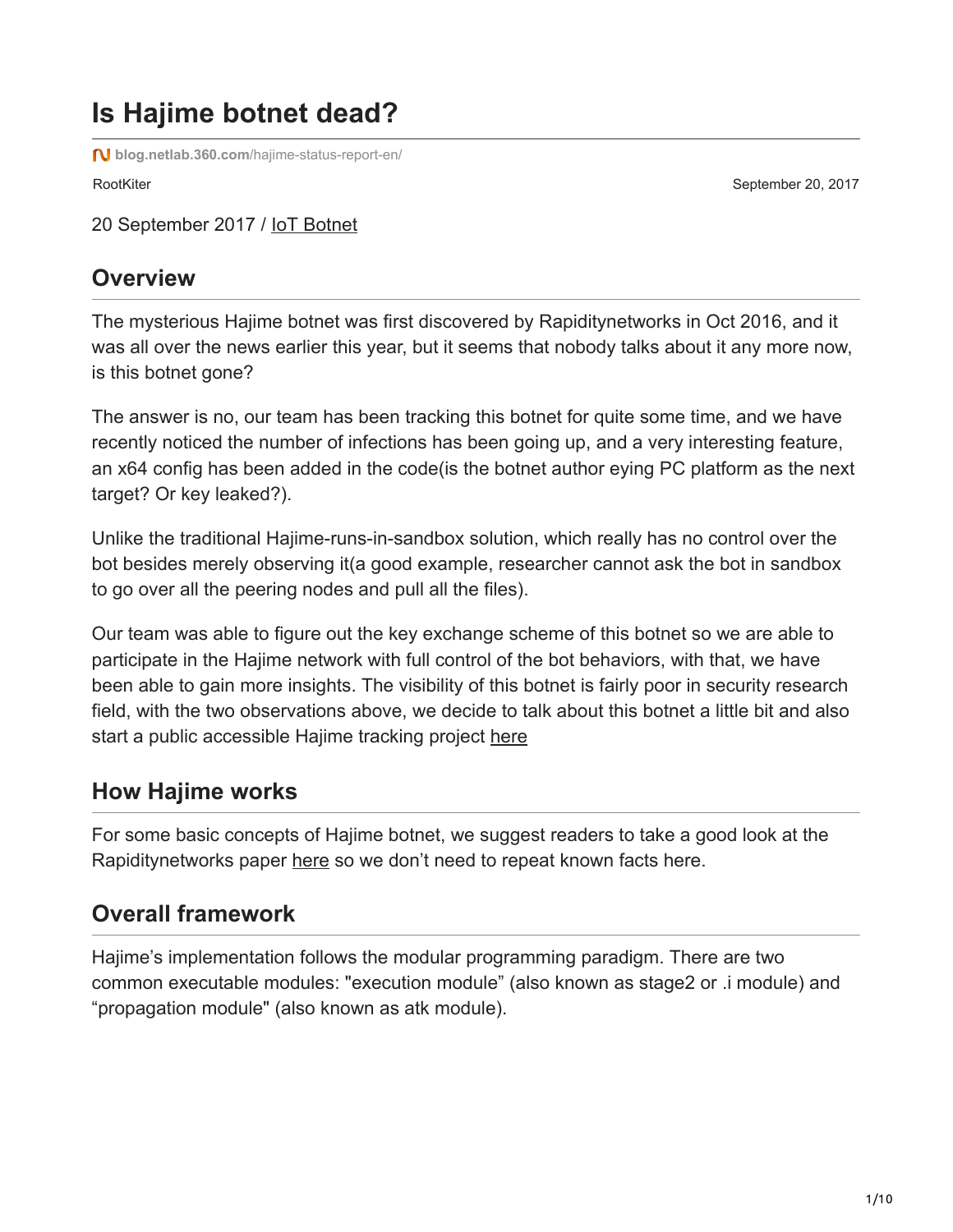

In the propagation module (.i module), the Hajime nodes will establish a P2P network based on the DHT protocol. On top of this P2P network, Hajime nodes can perform inter-node negotiation, control command transmission and file synchronization. Any node can obtain the control instructions from the administrator without direct communication to the administrator. This not only provides protection for the administrator, but also maintains the stability of the botnet itself. Once the network is set up, it is extremely difficult to take it down.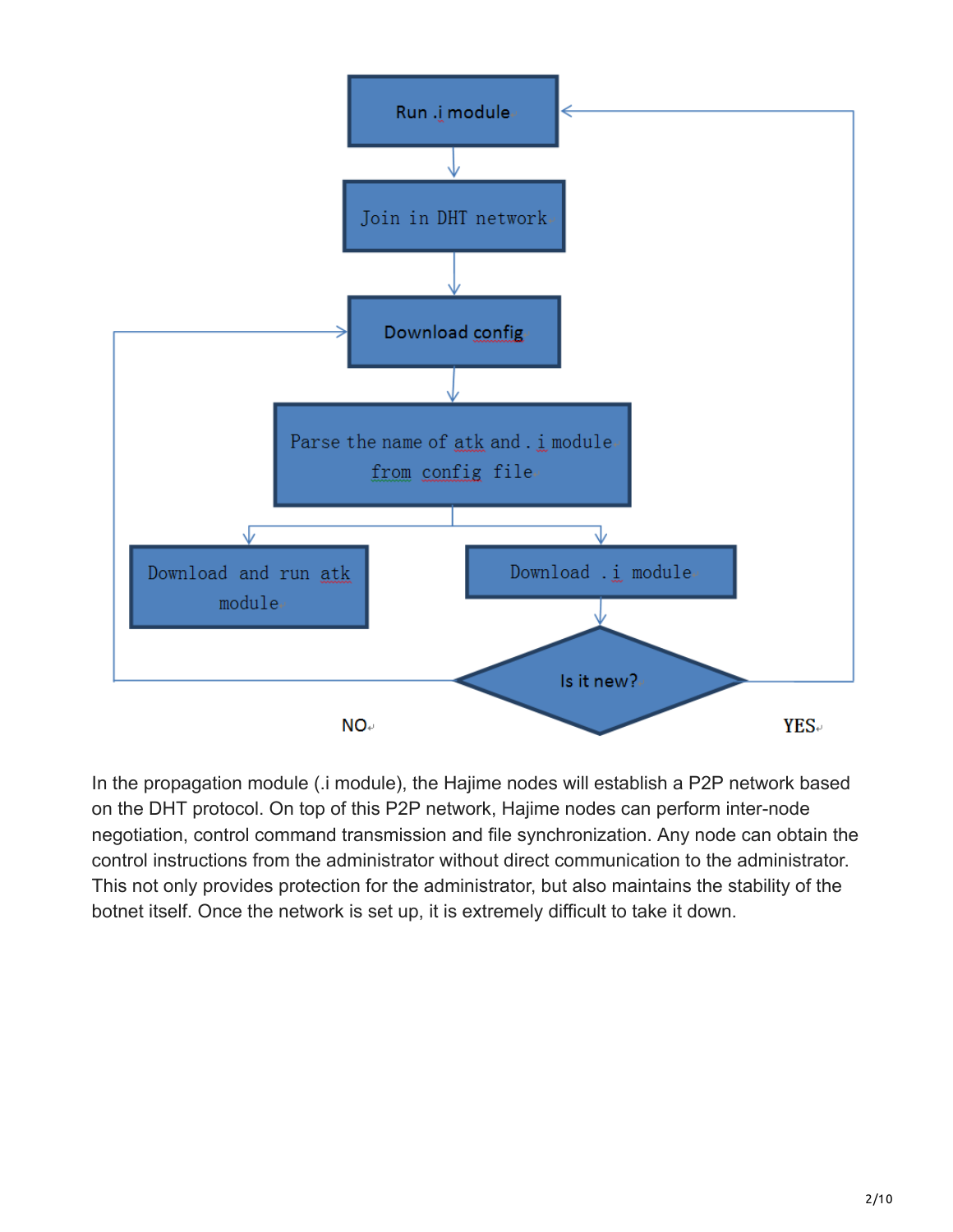

In the DHT network, Hajime encodes the config file as a special infohash value. This is a 160 bit binary number, changed daily. By indexing the infohash value, Hajime can get the latest config file.

| $\mathbf{1}$    | [modules]                                    |
|-----------------|----------------------------------------------|
| $\overline{2}$  | atk.arm6.1501950328                          |
| 3               | .i.mipseb.1501955178                         |
| $\overline{4}$  | atk.mipseb.1502568282                        |
| 5.              | .i.mipsel.1501955168                         |
| 6               | .i.arm5.1501967080                           |
| 7               | atk.mipsel.1502568291                        |
| 8               | atk.arm5.1501967394                          |
| 9               | .i.arm6.1501897866                           |
| 10 <sub>1</sub> | atk.arm7.1502046207                          |
| 11              | .i.arm7.1501901744                           |
| $12-12$         | [peers]                                      |
| 13 <sup>1</sup> | router.utorrent.com                          |
| 14              | router.bittorrent.com                        |
| 15 <sub>1</sub> | [info]                                       |
| 16              | [32mJust a white hat, securing some systems. |
| 17              | Important messages will be signed like this! |
| 18              | Hajime Author.<br>I 0m                       |
| 19              | [31mContact CLOSED<br>I1m                    |
| 20              | Stay sharp!                                  |
| 21              | r 0m                                         |
| 22              |                                              |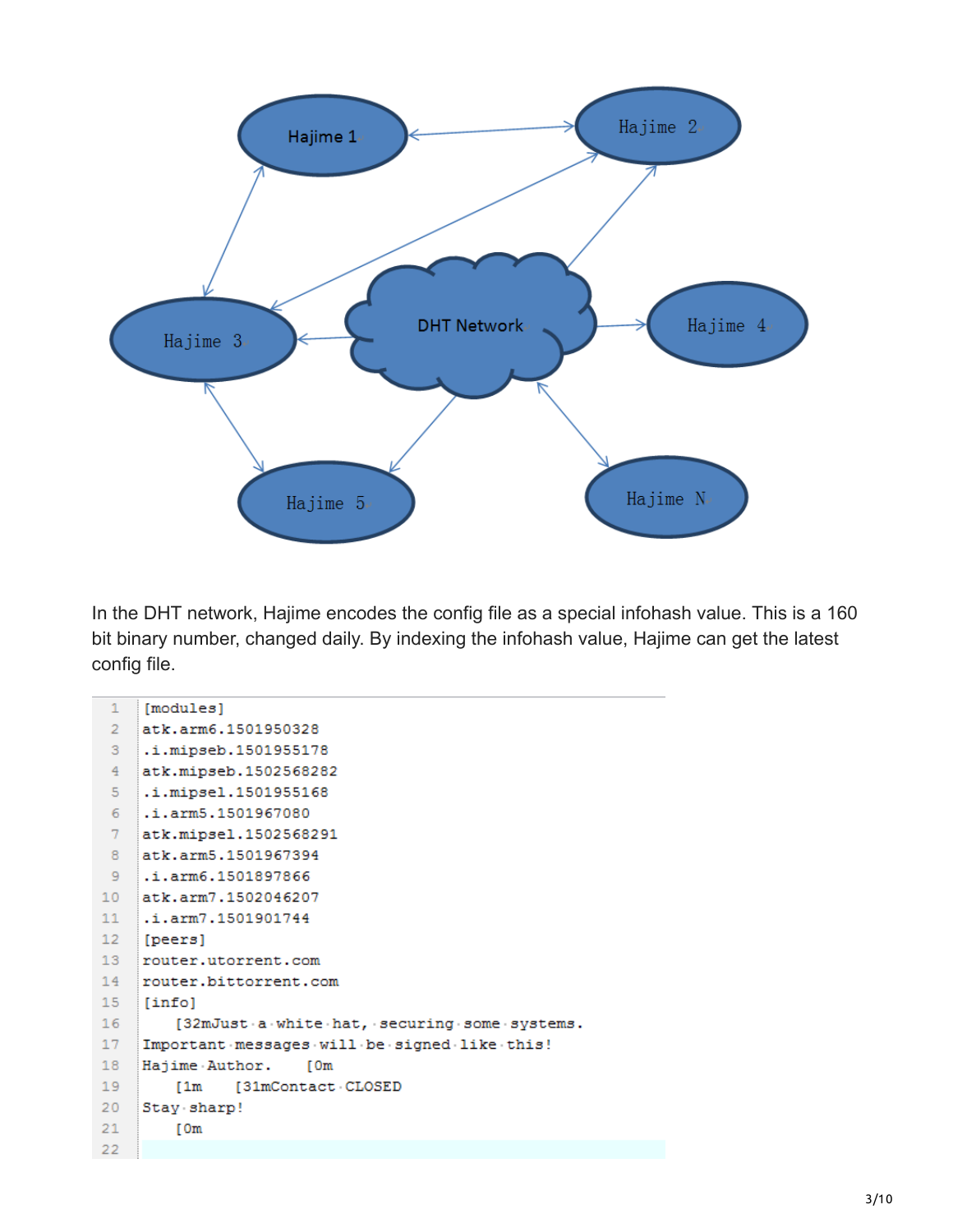The above figure shows a config file in August 12, 2017. You can see it is a text file. The modules field contains the module file name for different CPU architectures. The peers field specifies the entry domain name for the DHT network. The two domain names are both valid and publicly accessible. The configuration file will direct Hajime to synchronize to the latest "propagation module (atk module)" or "execution module (.i module)".

#### **File synchronization**

In a DHT network, each Hajime node can correspond to a peer. By searching in the DHT network, the Hajime node can easily get the address information of other Hajime nodes. During file synchronization, it will traverse other nodes sequentially and perform synchronization on each node. The inter-node communication relies on the uTP protocol. This protocol implements mechanisms such as three-way handshake, session retransmission and session interruption based on UDP to ensure trusted communication between Hajime nodes.

## **Key exchange**

On the channel provided by uTP, Hajime made the RC4 communication encryption for each session to ensure that others could not restore the content by packet capture. Besides, Hajime uses a key negotiation algorithm to ensure that the RC4 key is not stealable.



Hajime uses ECDH as the key exchange protocol and selects a key exchange algorithm based on Curve25519 elliptic curve. Although there are many open ECDH implementations on the Internet, the author of Hajime did not use the existing code directly. He has implemented a more efficient key exchange process. This implementation features on projecting points from the original elliptical space to the new one-dimensional series. Besides, in the "double point" calculation process, it only calculates the X coordinates, without considering the Y coordinates. Therefore he can improve the computational efficiency.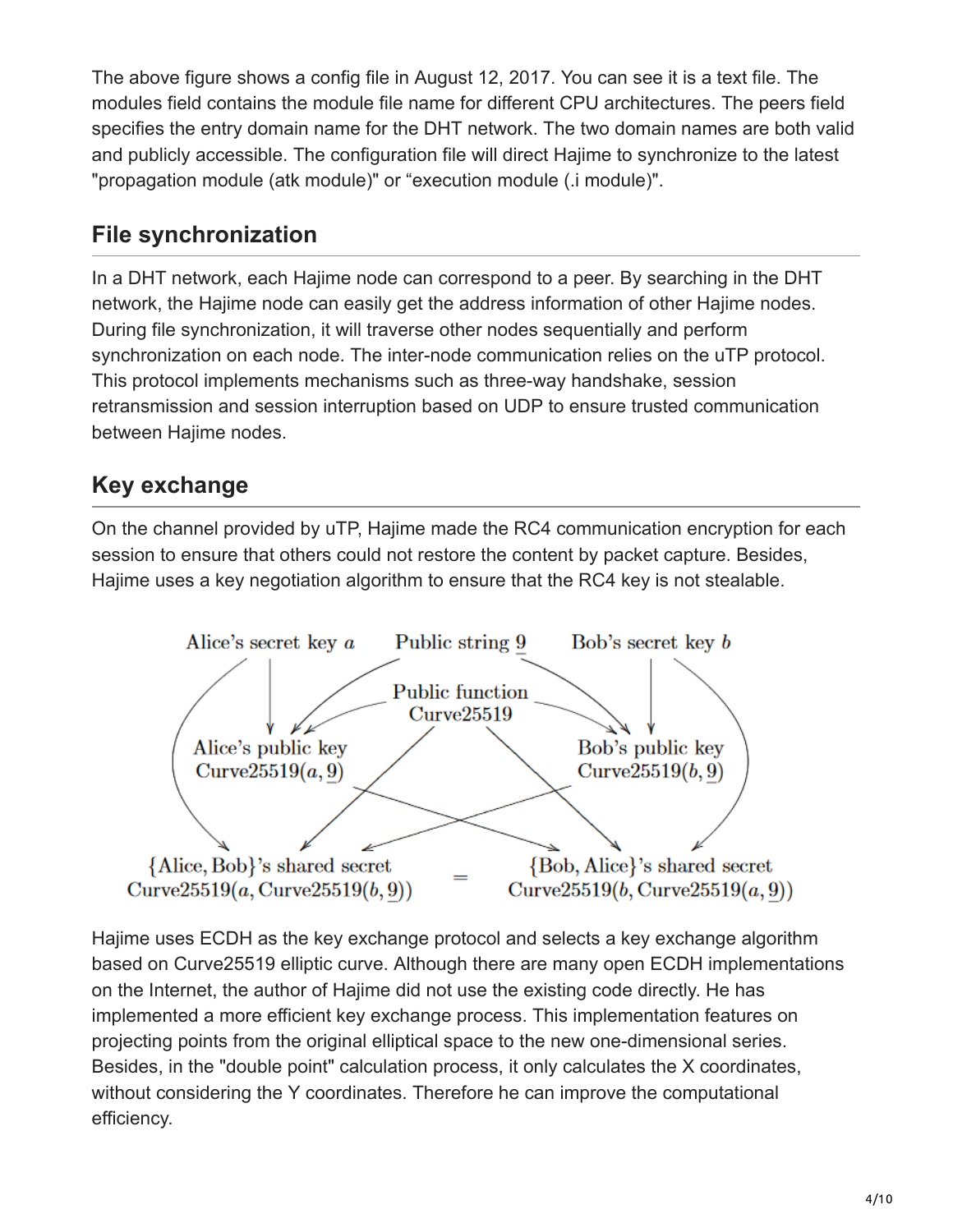*Reference for Curve25519 can be found at: <https://cr.yp.to/ecdh.html> The fundamentals for the new key exchange algorithm can be found at <https://cr.yp.to/ecdh/curvezero-20060726.pdf>*

#### **Document Signature**

In P2P networks, nodes are untrustworthy, and anyone can fake a Hajime node at a very low cost. To ensure that the Hajime network is completely controllable and not stolen by others, Hajime nodes need to verify the signature of each synchronized file before acceptance and execution. Hajime adopts a public digital signature algorithm called ED25519 and uses A55CEED41FECB3AC66B6515AB5D383791B00FEC166A590D7626A04C2466B3F54 as public key, which is integrated into each Hajime's execution module. Thus every Hajime nodes can verify the integrity of an new synchronized file.

#### **Current status**

The following diagram shows daily active hijime nodes since the beginning of July.

#### **Daily active nodes**



Below shows the number of daily active IPs:

It is not difficult to spot that in the second half of July, Hajime infection went down. Correspondently there were no botnet file update during that period(did the author go for vacation?) Starting from August, the author started to update the Hajime files, and the bot numbers started to going up, noticeably on 2017-08-06 and 2017-08-12, with the author pushing update, the botnet climbed up really quickly. Subsequently, Hajime completed several updates on 2017-08-18, 2017-08-19, 2017-08-22 and 2017-09-04. This opened the new normality of frequent updates.

#### **Geographical distribution**

The following figure shows the geographical activity of Hajime in the past two months: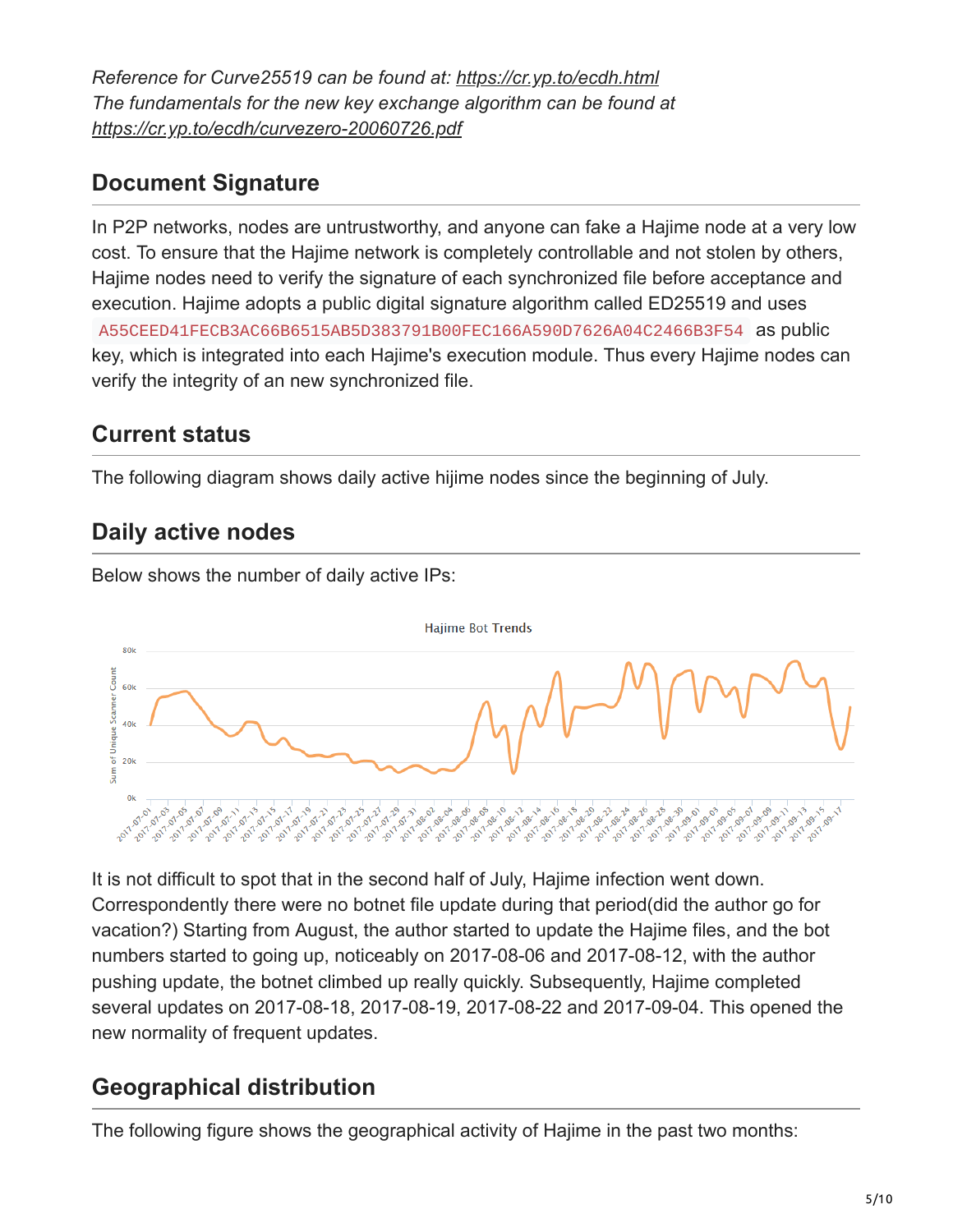

The deeper the color, the more serious the affected area.

## **Update frequency**

Hajime was not updated frequently in July, and there was a two-week break. However, after August 5, Hajime began to regain activity: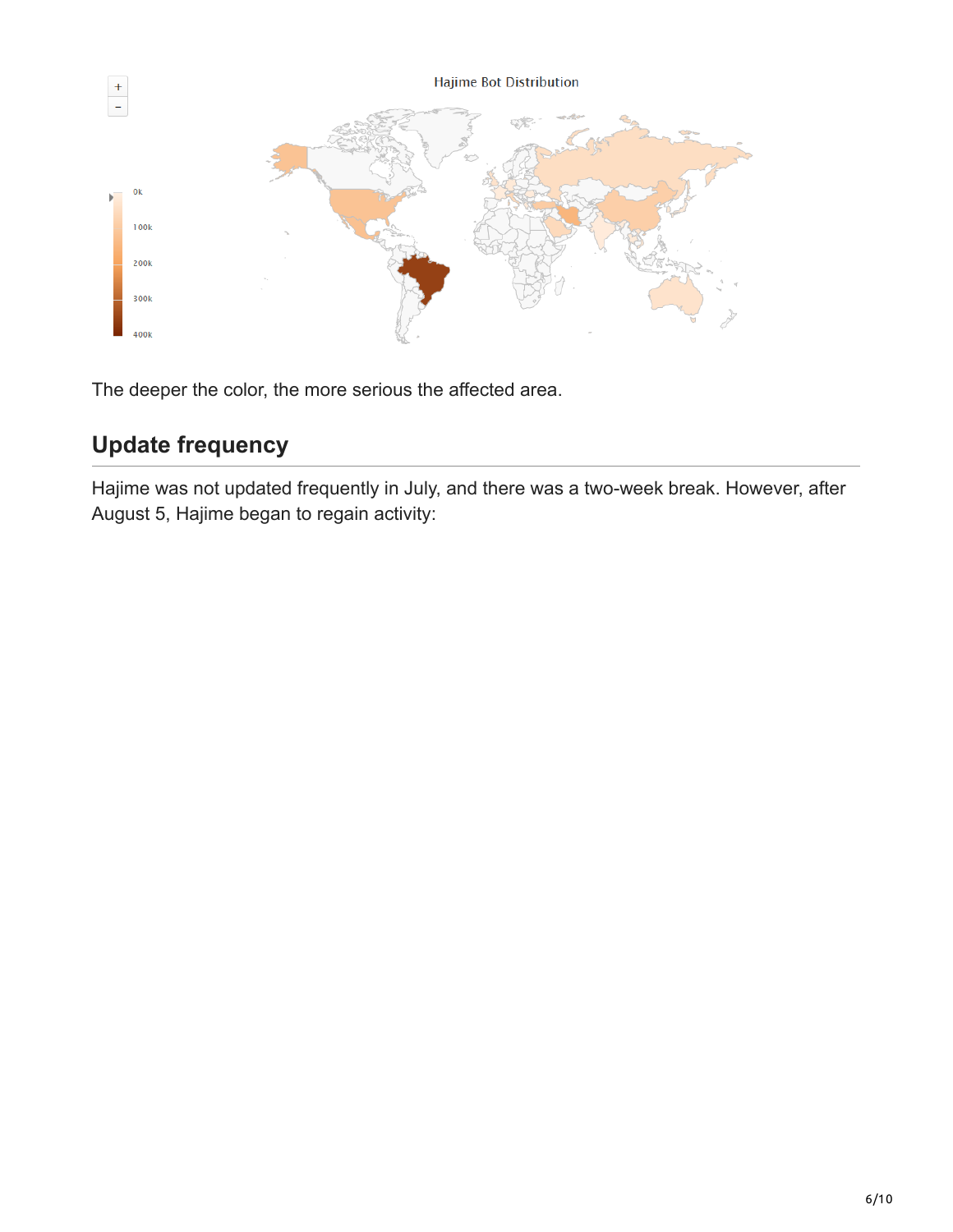| 2017-07-03 16:11:35     | 46. | 6             | config        | cda321eff51affe2521ce8f407b85e14 |
|-------------------------|-----|---------------|---------------|----------------------------------|
| 2017-07-04 10:06:56     | 59. | 46            | config        | 71f25d42c88223e6087999ada20dab56 |
| 2017-07-04 10:15:51     | 31  | 19            | config        | 239a444dcb2caa1568e3b06066804dfe |
| 2017-07-05 02:04:24     | 178 | 52            | config        | b8a5082689606ea20a557883dbff7d10 |
| 2017-07-05 22:27:17     | 31  | 47            | config        | 2a65e3b69f6163d4109a9123bc65c431 |
| 2017-07-07 03:35:59     | 104 | 44            | config        | 13701d66c6e713b97f27a5a171ff6729 |
| 2017-07-08 17:45:38     | 177 | .57           | config        | f6ae9dfd771a93063c2c0125446114ab |
| 2017-07-11 03:54:57     | 31  | 9             | config        | 90f7bde7dda19b96f57d90ec93ea8dd1 |
| 2017-07-11 06:43:23     | 31  | ğ             | config        | 45fd2b8af3b23b88791c1caf49544e79 |
| 2017-07-11 14:47:27     | 46. | $\frac{4}{9}$ | config        | b3f1fd6a130042b97402859aa189cf92 |
| 2017-07-12 02:34:13     | 46  |               | config        | 4a2811eee71e60fad7a28ce0f240f986 |
| 2017-07-12 20:04:33     | 64  | 108           | config        | de6aa7e2b310a7501e06d800a384e3f9 |
| 2017-07-12 22:19:12     | 68  | 21            | config        | 88c6b76078e02983794a486a836267ac |
| 2017-07-12 23:06:06     | 68  | 9             | config        | e3d8ecf9f0fafd399a8574728e554296 |
| 2017-07-12 23:55:37     | 70. | 06            | config        | 4ca3b109a5d506844af91d607487174e |
| 2017-07-14 00:03:21     | 81  | 163           | config        | 8430b5eb97084d4c58c26805a9b24cae |
| 2017-07-15 00:46:51     | 154 | 234           | config        | 82c83bb086d4d90eb7f5dc074320070b |
| 2017-07-15 15:55:53     | 181 | . 54          | config        | f0f5f79232109bc9f43872a7c32d2305 |
| 2017-08-04 23:50:10     | 175 |               | .246 config   | 8d9d7e67a1bd16a2a1125520fb23597b |
| 2017-08-05 00:15:08     | 175 | 201           | config        | 700bdc20627f29bb17f5dda6b3f1baf3 |
| 2017-08-05 01:30:07     | 175 |               | $.235$ config | 7c37aa2a6d50de70c4abd9e2953c4454 |
| 2017-08-05 02:20:52     | 74. | 8             | config        | a46cf50dfe2946cbb50ad0f6ac15b57a |
| 2017-08-05 02:45:28     | 59  |               | config        | 1607b39baa99b13e350765caa2be3a2e |
| 2017-08-05 03:10:25     | 27  | 5             | config        | 8dd68f738dcfb6a553301dbec39daa21 |
| 2017-08-05 05:40:10     | 121 |               | $.152$ config | 6f64d9e212aa9ad512c0fa0d87d4d3d9 |
| 2017-08-05 16:30:45     | 59  |               | config        | 7ff7559b77024f1f85459bdbb064a686 |
| 2017-08-05 18:10:47     | 118 | 204           | config        | b9496d4047177e942fde43da2c695a55 |
| 2017-08-05 21:06:27     | 186 | 14            | config        | c15bafaee3c6f3594af798b48cb5483e |
| 2017-08-05 21:08:32     | 46. | 21            | config        | a955c14698e9ada08e3657ec37f9e1cc |
| 2017-08-06 18:21:05     | 183 |               | .197 config   | 3e7118e0fc616d2d2cebdfa3cf1cabdf |
| 2017-08-06 18:22:02     | 211 | .42           | config        | 28bbc297a8b84244822adc5e5d335efc |
| 2017-08-12 18:12:46     | 189 | .81           | config        | 317153851608fb59c744b35f6c5e3cd3 |
| 2017-08-12 20:12:27     | 125 |               | $.204$ config | 06f06a2433947214fe66a9dd1514445c |
| 2017-08-18 00:05:41     | 187 | 71            | config        | 306767fc026bfc950e731b154080850d |
| 2017-08-18 02:10:19     | 88  | 254           | config        | 744d138aa42827f0b03a11c3e1ff937d |
| 2017-08-19 03:10:47     | 181 | 182           | config        | 9663d5d566b7a8704e619a372ff3c2a6 |
| 2017-08-19 03:35:47     | 27  | 47            | config        | eeff6705bd07acb89ad42775c381f73a |
| 2017-08-19 04:25:49     | 175 | .33           | config        | 86f9bdca9ee069cfa6f5dc912655f451 |
| 2017-08-22 16:30:50     | 196 | 247           | config        | deld13cd3936bf21fe334d320851efe9 |
| 2017-08-24 15:37:28     | 181 | 20            | config        | b3ae73684a006fa87d91a67b0512958b |
| 2017-08-24 23:56:49     | 211 | .74           | config        | 6734789d0e006b72e6c9aa02ed3b6d57 |
| 2017-08-25 00:22:12     | 90  | 61            | config        | ac4c44e759b79b183fadc7e5cclae5cf |
| 2017-08-31 01:06:31     | 203 | 80            | config        | 8b37e380bc2678cdb0507cf14134b85c |
| 2017-09-04 02:37:57     | 113 | 121           | config        | 461283f35f00c6edb9931958db778718 |
| 2017-09-04 03:02:58     | 178 | 180           | config        | be2b20cb47fe4849ca3446be5ec19b7a |
| rootkiter@rootkiter:~\$ |     |               |               |                                  |

In fact, all updates in the past month are patches on the existing code. There's no dramatic change.

#### **Update on bot propagation**

Originally,Hajime propagated mainly thought TR\_069 vulnerability and weak telnet account, as time goes by, more vulnerabilities have been added, and the following is the newest vulnerability breakdown.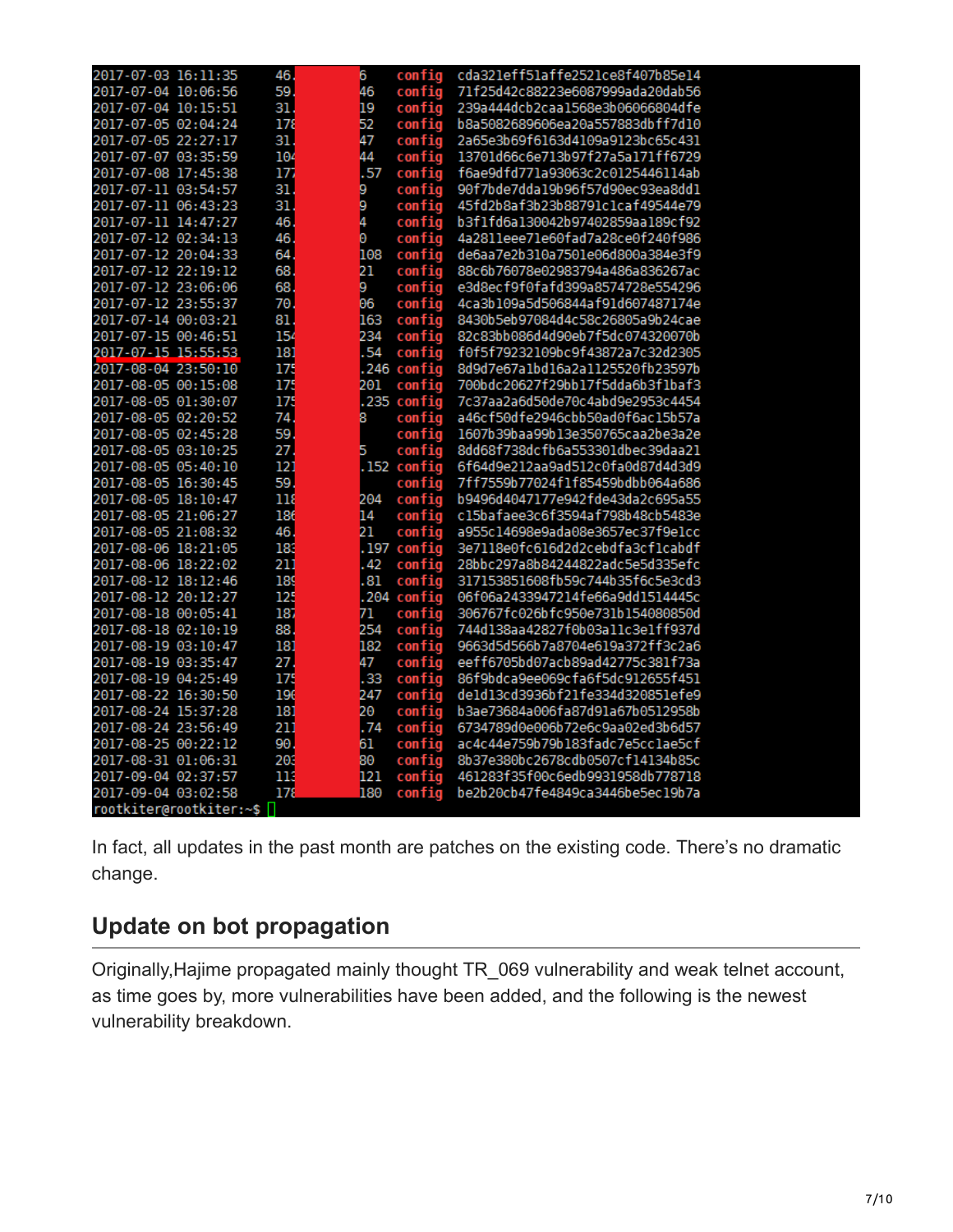| Port Liste     | Protocole  | <b>Spreading Method</b>                                           |  |  |
|----------------|------------|-------------------------------------------------------------------|--|--|
| 80/81/82       | $HTTP_{e}$ | TR-069 exploitation: First seen in MIRAI and later was used<br>1. |  |  |
| 8080/8081/8082 |            | by Hajime as well.⊌                                               |  |  |
| 9000/7547/5555 |            | Go-Ahead exploitation: First seen in HTTP81(also known as<br>2.   |  |  |
|                |            | Persia) and was used by Hajime as well. $e$                       |  |  |
|                |            | HI_SRDK_NET_SetPppoeAttr RCE exploitation: a unique<br>3.         |  |  |
|                |            | method used by Hajime. This RCE vulnerability was exposed         |  |  |
|                |            | in 2013 and widely existed in DVR devices. The exploitation       |  |  |
|                |            | code was first seen in (2487b4ed4a2f55bfd743b2e6b98f8121)         |  |  |
|                |            | Hajime sample in 201701, but broke out at the end of              |  |  |
|                |            | 201705, which lead to a sharp rise of traffic on port 9000.       |  |  |
|                |            | This exploitation was only found in ARM5 Hajime sample,           |  |  |
|                |            | but not in other CPU architecture samples.                        |  |  |
|                |            | Btw. A Japanese security researcher mentioned this on             |  |  |
|                |            | twitter, but did not get much attention:                          |  |  |
|                |            | https://twitter.com/masafuminegishi/status/87018265379            |  |  |
|                |            | 7871617                                                           |  |  |
| 5358/23        | Telnet∂    | Telnet user/password cracking, which was widely used by IoT       |  |  |
|                |            | botnet and was adopt by Hajime as well. $\scriptstyle\circ$       |  |  |

- 2017-01-17 atk.arm5.1481380646 2487b4ed4a2f55bfd743b2e6b98f8121
- 2017-05-29 atk.arm5.1496096402 a238462e1e758792c5d1f04b82f4a6a0
- http://console-cowboys.blogspot.com/2013/01/swann-song-dvrinsecurity.html
- https://gist.github.com/ylluminate/fcee91965b58695460ce849c424488f7
- https://twitter.com/masafuminegishi/status/870182653797871617

#### **CPU Architecture Distribution of Hajime Node**

The propagation of Hajime is limited among a small number of different CPUs. Our analysis on 18433 Hajime nodes shows that the Mipseb CPU is affected the most.

| <b>CPU</b>     | Hajime Node Count |
|----------------|-------------------|
| Arm $5e$       | 1506              |
| Arm $6\degree$ | 465.              |
| Arm $7e$       | $2431 -$          |
| <b>Mipsel</b>  | 953.              |
| <b>Mipseb</b>  | 13078             |

#### **More Observations on Hajime**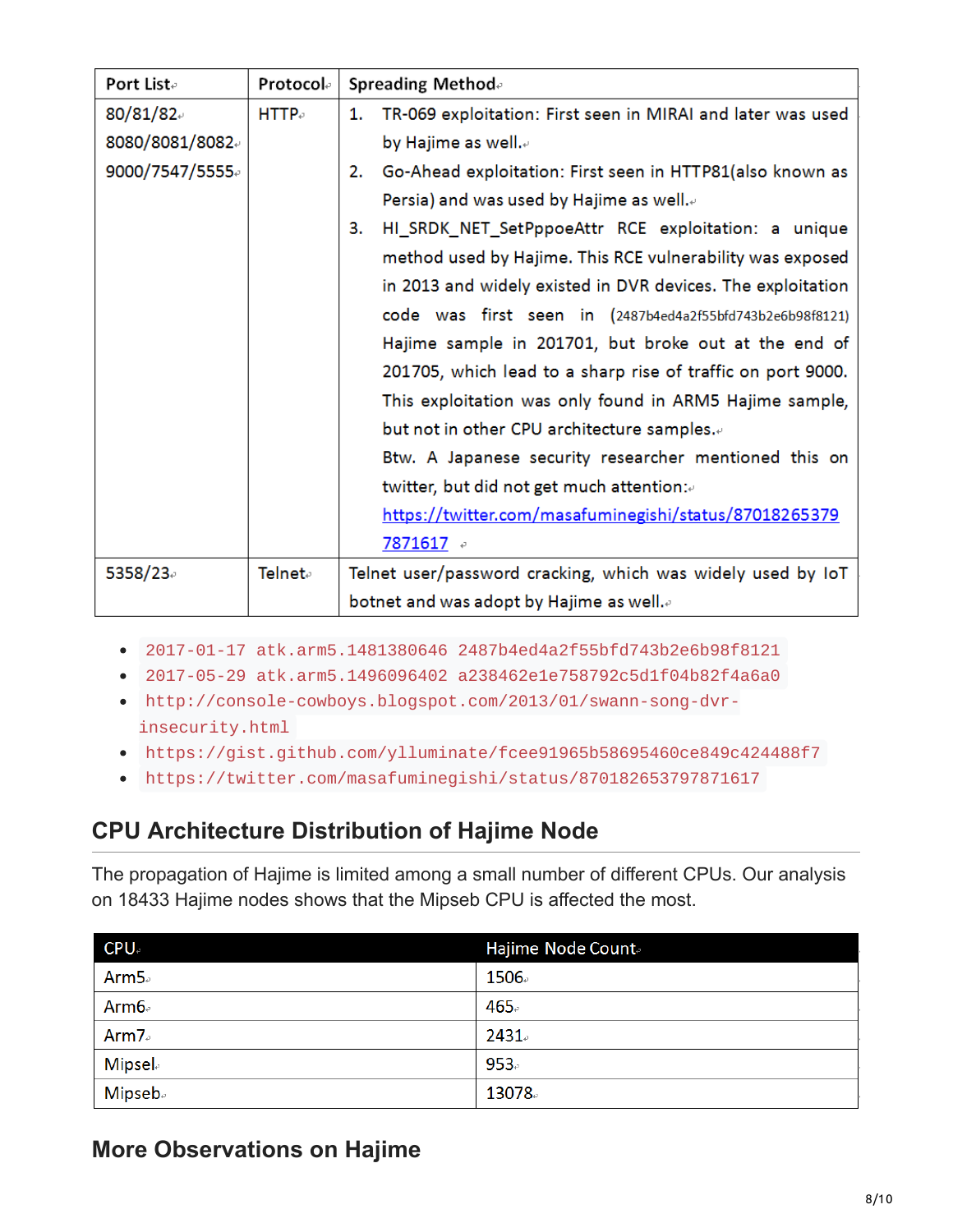## **Support for x64 platform?**

Our tracking system captured a special config file b8a5082689606ea20a557883dbff7d10 on 2017-08-29.

This config file can be verified successfully and contained settings for X64 CPU, which indicated that Hajime author is planning to support PC platforms.

The config file is shown as followed:

| [modules]<br>1<br>$\overline{2}$<br>atk.arm6.1480149376<br>з<br>.i.mipseb.1480592953<br>atk.mipseb.1480464620<br>4<br>atk.x64.1480589934<br>5<br>.i.mipsel.1480592455<br>6<br>7<br>.i.arm5.1480593905<br>atk.mipsel.1480464626<br>8<br>9<br>atk.arm5.1480464605<br>.i.arm6.1479760645<br>10<br>atk.arm7.1480464611<br>11<br>12<br>.i.arm7.1480592218<br>13<br>[peers]<br>14<br>router.utorrent.com<br>15<br>router.bittorrent.com<br>16 | b8a5082689606ea20a557883dbff7d10 $\%$ |  |  |  |
|-----------------------------------------------------------------------------------------------------------------------------------------------------------------------------------------------------------------------------------------------------------------------------------------------------------------------------------------------------------------------------------------------------------------------------------------|---------------------------------------|--|--|--|
|                                                                                                                                                                                                                                                                                                                                                                                                                                         |                                       |  |  |  |
|                                                                                                                                                                                                                                                                                                                                                                                                                                         |                                       |  |  |  |
|                                                                                                                                                                                                                                                                                                                                                                                                                                         |                                       |  |  |  |
|                                                                                                                                                                                                                                                                                                                                                                                                                                         |                                       |  |  |  |
|                                                                                                                                                                                                                                                                                                                                                                                                                                         |                                       |  |  |  |
|                                                                                                                                                                                                                                                                                                                                                                                                                                         |                                       |  |  |  |
|                                                                                                                                                                                                                                                                                                                                                                                                                                         |                                       |  |  |  |
|                                                                                                                                                                                                                                                                                                                                                                                                                                         |                                       |  |  |  |
|                                                                                                                                                                                                                                                                                                                                                                                                                                         |                                       |  |  |  |
|                                                                                                                                                                                                                                                                                                                                                                                                                                         |                                       |  |  |  |
|                                                                                                                                                                                                                                                                                                                                                                                                                                         |                                       |  |  |  |
|                                                                                                                                                                                                                                                                                                                                                                                                                                         |                                       |  |  |  |
|                                                                                                                                                                                                                                                                                                                                                                                                                                         |                                       |  |  |  |
|                                                                                                                                                                                                                                                                                                                                                                                                                                         |                                       |  |  |  |
|                                                                                                                                                                                                                                                                                                                                                                                                                                         |                                       |  |  |  |
|                                                                                                                                                                                                                                                                                                                                                                                                                                         |                                       |  |  |  |

However there are some doubts in this config file:

- We can only get two modules (atk.mipseb/.i.mipseb) listed in the config file while other CPU architecture's modules are unavailable in Hajime network.
- The "info" field, which contains the author's whitehat declaration, is missing in this config file. This is quite abnormal according to author's previous habit.

| filemd5      | f221e5906293038c6ee8699b725db3ef                                                                                                 |
|--------------|----------------------------------------------------------------------------------------------------------------------------------|
| filename     | config                                                                                                                           |
| isCompressed | 0100                                                                                                                             |
| filetype     | 0000                                                                                                                             |
| timeStamp    | 584011f3                                                                                                                         |
| bodysize     | 000000e0                                                                                                                         |
| head sig     | 5d3ad6aa42dadb14b15d971df2f183acfd099a087fe8ef8e2f2cc4cd1e2ae49dd24adf3ad0e2ddcd15a36643e8bd9bdf815d6268df145b08e1ef06d28ba4c008 |
| head verify  | confirm                                                                                                                          |
| content sig  | 2d27f533530b96995ffe5f807ee79585752ab85c1b72b6e9b98d3b793b9d24e6c3dc6c64bea7d3f3ac59139ab2864978126d2b21632f3bd798805426b5ad1b02 |
| data verify  | confirm                                                                                                                          |
| decomSize    | 0000011b                                                                                                                         |
| comSize      | 000000d4                                                                                                                         |
| startHex     | f1185b6d6f64756c65735d0a61746b2e                                                                                                 |

So we have two possibilities here:

The author has intention to support x64 platform. As mentioned before, all Hajime files are signed by the private key and need to be verified before any Hajime node takes the update.